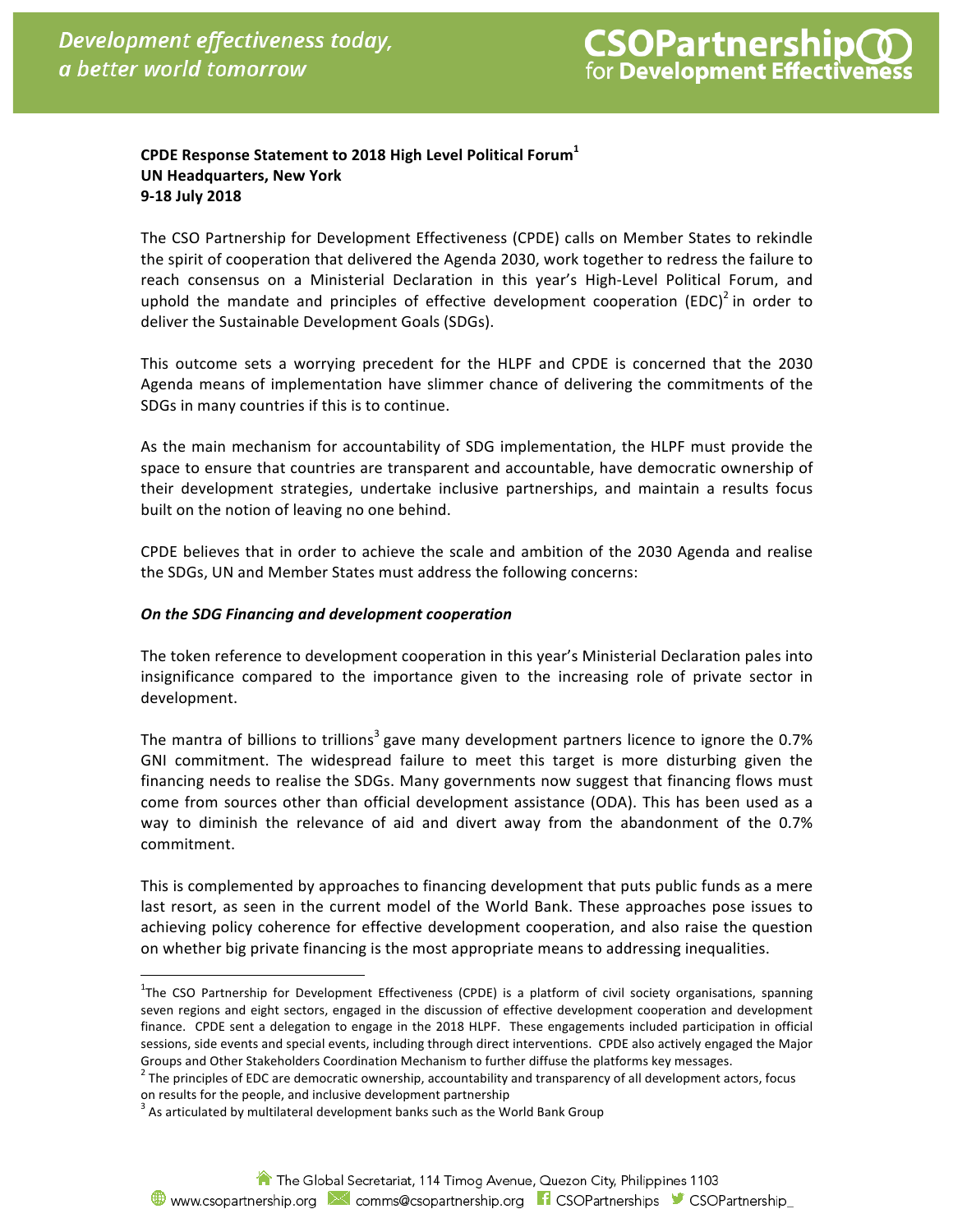CPDE reiterates the importance of ODA in financing the SDGs, calls on development partners to meet the longstanding 0.7% GNI commitment, as well as to rethink the current blanket assumption that favours the private sector in development cooperation.

#### **On the accountability of the private sector**

Governments and international financial institutions (IFIs) at the HLPF believe that the private sector will be the key partner in implementing the SDGs and will step in to fill the gap in SDG financing. CPDE expresses strong reservations on the role the private sector in the 2030 Agenda, whether it through the promotion of Public-Private Partnerships (PPPs) or blended financing, especially if the necessary systems of accountability are not in place.

Moreover, the issue of private sector accountability should cover multinational private sector's role in unsustainable production and consumption patterns. This is a major factor in environmental deterioration, negatively impacting on people's access to water, food, and the efforts to eradicate poverty.

CPDE calls on the UN and its Member States to develop and enforce accountability systems to ensure that both public and private actors are complying with existing frameworks, including International Labour Organisation (ILO) and UN protocols, UN guiding principles on Business and Human Rights, and the Organisation for Economic Co-operation and Development (OECD) guidelines for Multi National Enterprises. Systems must be in place to ensure that these financing modalities are aligned with democratically-agreed national development strategies, are fully transparent and accountable, and in full compliance with international human rights principles – especially the people's right to development – as well as environmental standards.

In this regard, the role of CSOs, trade unions, workers representatives, and other peoples' and grassroots organisations in keeping enterprises and governments accountable is critical. In the absence of these mechanisms, rights of the people, and accountability to the public are both at risk in the name of profit.

# *On inclusive multi-stakeholder partnerships, the voluntary national reviews and commitment to CSO Enabling Environment*

CPDE welcomes the space and opportunity provided to CSOs to engage and intervene during this year's HLPF, in particular during its thematic week. However, we express our concern that the Ministerial Segment, where Voluntary National Reviews (VNRs) are presented, remains an artificial dialogue, which does not allow civil society organisations (CSOs) to meaningfully participate or engage governments on the content of review presentations.

While the 2030 Agenda has recognised the important role of CSOs in all aspects of implementation, monitoring, and the follow-up processes, this largely remains in rhetoric and is missing in actual implementation. This year's VNR process is a clear indication that there is a need to improve the inclusivity of this process.